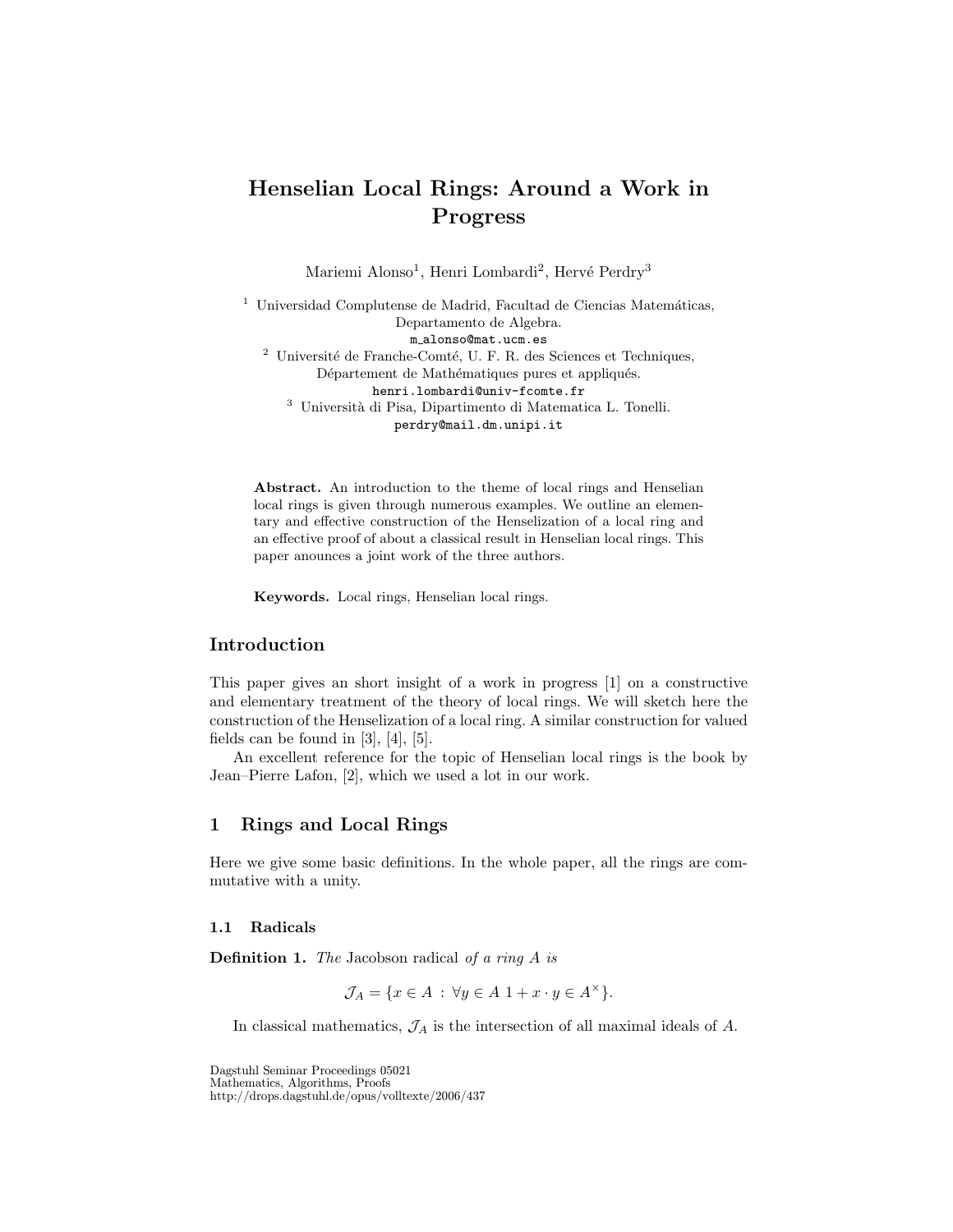**Definition 2.** A ring A is local if, and only if,

$$
\forall x \in A, \ x \in A^{\times} \text{ or } (1+x) \in A^{\times}.
$$

We have the following classical result:

**Lemma 1.** If A is a local ring, then  $\mathcal{J}_A = A \setminus A^{\times}$ , and it is the unique maximal ideal of A. We denote it by  $\mathfrak{m}_A$  or simply by  $\mathfrak{m}$ .

**Definition 3.** The residue field of local ring A with maximal ideal  $\mathfrak{m}$  is  $\mathbf{k} =$ A/m. If **k** is discrete (ie we can decide effectively whether  $x \in \mathbf{k}$  is zero or not, or equivalently if some  $x \in A$  is in  $\mathfrak{m}$  or not). A will be called residually discrete.

The field R of real number is not a discrete field, but it verifies  $\forall x \in \mathbb{R}, x \in$  $\mathbb{R}^{\times}$  or  $1+x \in \mathbb{R}^{\times}$ . Now the ring A defined by  $A = S^{-1}\mathbb{R}[T]$ , where S is the set of polynomials g with  $g(0) \in \mathbb{R}^{\times}$ , is indeed a local ring: the statement  $\forall x \in$ A,  $x \in A^{\times}$  or  $(1+x) \in A^{\times}$  holds. The residue field of A is R, and the quotient map  $A \longrightarrow \mathbb{R}$  is given by  $f/g \mapsto f(0)/g(0)$ . This provides an example of local ring A which is not residually discrete.

In this article, from now on, we are going to deal with residually discrete local rings.

#### 1.2 Examples of local rings

Our first example is a recipe to build a local ring from any ring with a prime ideal.

1. Localization in a prime ideal Let R be a commutative ring, and  $\mathfrak{P}$  a prime ideal in R. Then  $S = R \setminus \mathfrak{B}$  is a multiplicative part of R: if  $x, y \in S$ , then  $x \cdot y \in S$ .

We fit the set  $R \times S$  with the following laws:

$$
(r, s) + (r', s') = (rs' + r's, ss')
$$
  
\n
$$
(r, s) \times (r', s') = (rr', ss')
$$
  
\n
$$
(r, s) \sim (r', s') \Leftrightarrow \exists s'' : (rs' - r's)s'' = 0
$$

The relation  $\sim$  is an equivalence relation, compatible with the two laws + and  $\times$ ; the quotient  $R \times S / \sim$  fitted with the corresponding quotient laws is a local ring, denoted by  $R_{\mathfrak{P}}$ , the *localization of R in*  $\mathfrak{P}$ .

There is a canonical map from R to  $R_{\mathfrak{P}}$ , given by  $x \in R \mapsto (x, 1) \in R_{\mathfrak{P}}$ (where  $(r, s)$  is the class of  $(r, s)$  modulo ∼). The maximal ideal of  $R_{\mathfrak{B}}$  is the image of  $\mathfrak P$  under this map.

In the special case where R is an domain and F is its fraction field, then  $R_{\mathfrak{B}}$ is a subring of  $F$ :

$$
R_{\mathfrak{P}} = S^{-1}R = \left\{ \frac{r}{s} \; : \; r \in R, s \notin \mathfrak{P} \right\}.
$$

Now we use the recipe to give various examples.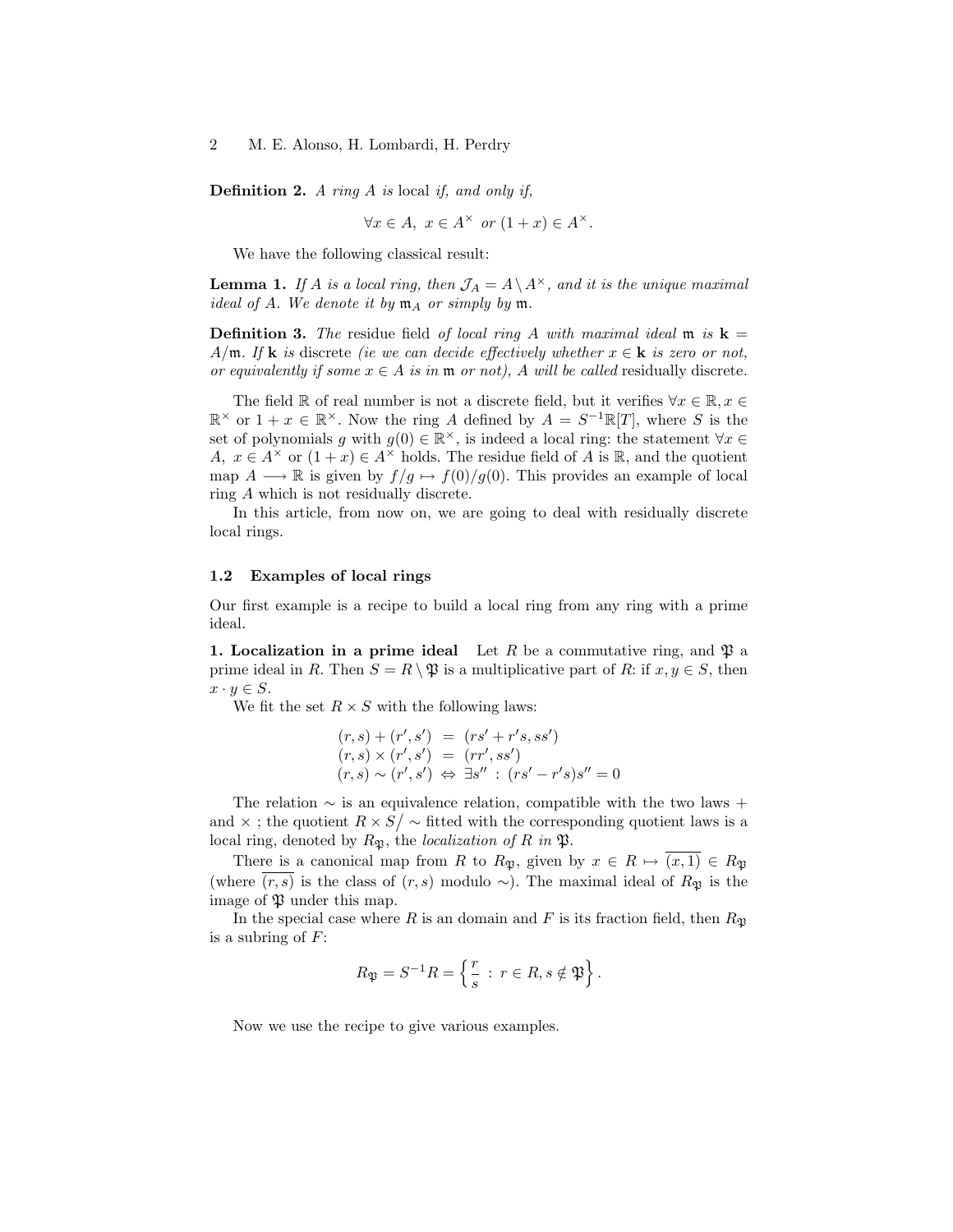**2. Example** Let  $p \in \mathbb{Z}$  be a prime number. The localization of  $\mathbb{Z}$  in  $\langle p \rangle$ , denoted by  $\mathbb{Z}_{(p)}$ , is the ring

$$
\mathbb{Z}_{(p)} = \left\{ \frac{a}{b} \, : \, b \not\equiv 0 \text{ modulo } p \right\}
$$

of elements of  $\mathbb Q$  which are "defined modulo p". The maximum ideal of  $\mathbb Z_{(p)}$  is the ideal of the fractions  $a/b$  with  $b \neq 0$  modulo p and  $a \equiv 0$  modulo b, the residue field is  $\mathbb{F}_p = \mathbb{Z}/p \cdot \mathbb{Z}$ , and the quotient map  $\mathbb{Z}_{(p)} \longrightarrow \mathbb{F}_p$  is the evaluation modulo p.

**3. Other example** Let  $\mathfrak{P}$  the ideal of  $\mathbb{Q}[X]$  generated by  $X, \mathfrak{P} = \langle X \rangle$ . The localization of  $\mathbb{Q}[X]$  in  $\mathfrak{P}$  is the ring

$$
A = \mathbb{Q}[X]_{\mathfrak{P}} = \left\{ \frac{f}{g} : g(0) \neq 0 \right\} \subset \mathbb{Q}(X).
$$

It is a local ring (and even a valuation ring), with maximal ideal

$$
\mathfrak{m} = \left\{ \frac{f}{g} : f(0) = 0 \right\}.
$$

The residue field of A is Q, and the quotient map  $A \longrightarrow Q = A/m$  is given by the evaluation in  $X = 0$ .

**4. Power Series** The ring of power series  $\mathbb{Q}[[X]]$  is the ring of formal series

$$
Q[[X]] = \{a_0 + a_1X + a_2 \cdot X^2 + \cdots : k \in \mathbb{Z}, \ \forall i, \ a_i \in \mathbb{Q}\}\
$$

with the classical and natural addition and multiplication laws on it. It is a local ring; its maximal ideal is generated by X: it is the set of series  $\sum a_i \cdot X^i$  with constant term  $a_0 = 0$ . Its residue field is Q and the quotient map  $\mathbb{Q}[[X]] \longrightarrow \mathbb{Q}$ is the evaluation in  $X = 0$ .

There is a natural injection  $A = \mathbb{Q}[X]_{\langle X \rangle} \longrightarrow \mathbb{Q}[[X]]$ , which is a morphism of local rings (it sends the maximal ideal of A in the maximal ideal of  $\mathbb{Q}[[X]]$ ).

Remark We are not being very fair with these examples. The experienced reader will remark that these are very special local rings, namely *valuation rings*. In these rings, given two element x or y, either x divides y or y divides x.

**5.** An example with two variables Let A be the ring  $\mathbb{Q}[X, Y]$  localized in the prime ideal  $\langle X, Y \rangle$ . The A is a local ring but is not a valuation ring. Its residue field is Q

Very similarly to the ring  $A = Q[X]_{\langle X \rangle}$  of example 3, this ring can be embedded in the bigger local ring  $Q[[X, Y]]$ , the ring of formal series in two variables.

**6.** An example from algebraic geometry Let  $f(X, Y) \in Q[X, Y]$ , with  $f(0,0) = 0$ . Let  $R = Q[X, Y]/\langle f \rangle$ , the ring of polynomial functions on the curve  $f(X, Y) = 0$ . Let  $\mathfrak P$  be the ideal of R generated by x and y (mod f). It is the prime ideal of functions which are 0 on the point  $(0, 0)$ .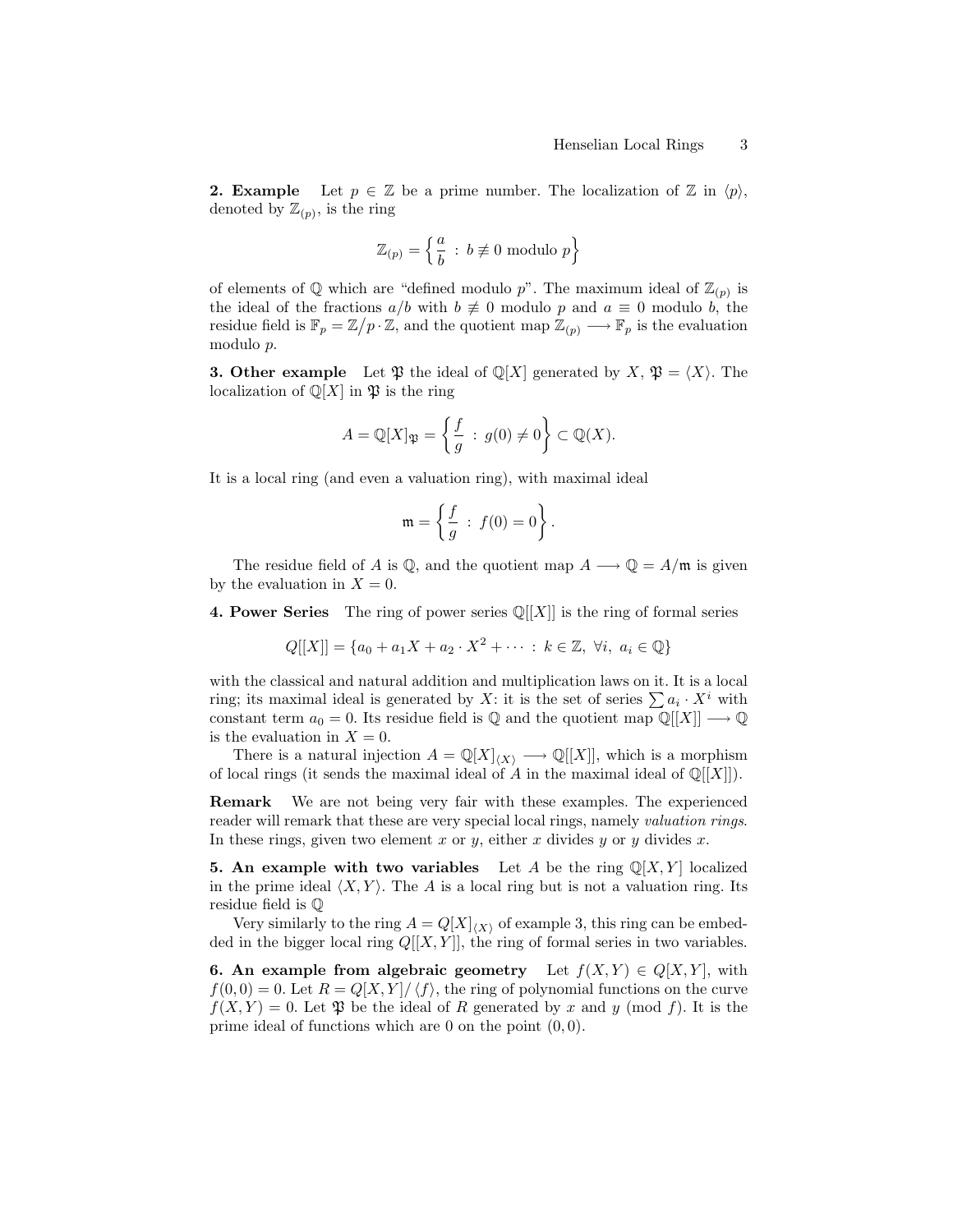#### 4 M. E. Alonso, H. Lombardi, H. Perdry

The local ring  $A = R_{\mathfrak{P}}$  is the ring of rational functions on the curve which are defined on the point  $(0, 0)$ . The residue field of A is  $\mathbb{Q}$ , and the quotient map  $A \longrightarrow \mathbb{Q}$  is given by the evaluation in  $(0, 0)$ .

This local ring reflects local properties of the curve at the point  $(0, 0)$  (one may localize in an other point). One very well-known property is that this local ring is a valuation ring if, and only if, the point  $(0, 0)$  is regular.

This gives a wide class of local rings which are not valuation rings. If we consider for example the singular cubic  $Y^2 = X^3 + X^2$ drawn here, which is singular in (0, 0), the ring A constructed as above is a local ring which is not a valuation ring.



## 2 Henselian Local Rings

#### 2.1 Definition and examples

**Definition 4.** Let A be a local ring with maximal ideal  $\mathfrak{m}$ . We say that A is Henselian if all monic polynomial  $f(X) = X^n + \cdots + a_1 \cdot X + a_0 \in A[X]$  with  $a_1 \in A^{\times}$  and  $a_0 \in \mathfrak{m}$  has a root in  $\mathfrak{m}$ .

This property is known under the name of Hensel's Lemma: a Henselian local ring is a local ring in which Hensel's Lemma holds.

It is easy to show that if  $f(X) = X^n + \cdots + a_1 \cdot X + a_0$  with  $a_1 \in A^\times$  and  $a_0 \in \mathfrak{m}$  has a root in  $\mathfrak{m}$ , then this root is unique: let  $\alpha \in \mathfrak{m}$  be such a root; write  $f(X) = g(X) \cdot (X - \alpha)$  with  $g(X) = X^{n-1} + \cdots + b_1 \cdot X + b_0 \in A[X],$ and  $b_0 - \alpha \cdot b_1 = a_1 \in A^{\times}$ , so that  $b_0 \in A^{\times}$ . If  $\beta \in \mathfrak{m}$ , then  $g(\beta) \in A^{\times}$ , and  $f(\beta) = 0 \Rightarrow \beta = \alpha.$ 

**Examples** The ring  $A = Q[X]_{\langle X \rangle}$  is not Henselian, but the ring  $Q[[X]]$ , which is a complete discrete valuation ring, is Henselian.

More precisely,  $Q[[X]]$  is complete for the absolute value  $|a| = 2^{-v(a)}$  where  $v\left(\sum a_i \cdot X^i\right) = \min\{i : a_i \neq 0\};$  if  $f(X)$  verifies the condition of the definition, it is easy to verify that the sequence defined by  $u_0 = 0$  and  $u_{n+1} = u_n$  $f(u_n)/f'(u_n)$  is Cauchy and converges to an  $\alpha \in \mathfrak{m}$  which is a root of f.

### 2.2 A simple property of Henselian local rings

In this section, A will be a Henselian residually discrete local ring with maximal ideal m and residue field k. We denote by  $a \in A \mapsto \overline{a} \in \mathbf{k}$  the quotient map, and extend it to a map  $A[X] \longrightarrow k[X]$  by setting  $\overline{\sum_i a_i \cdot X^i} = \sum \overline{a_i} \cdot X^i$ .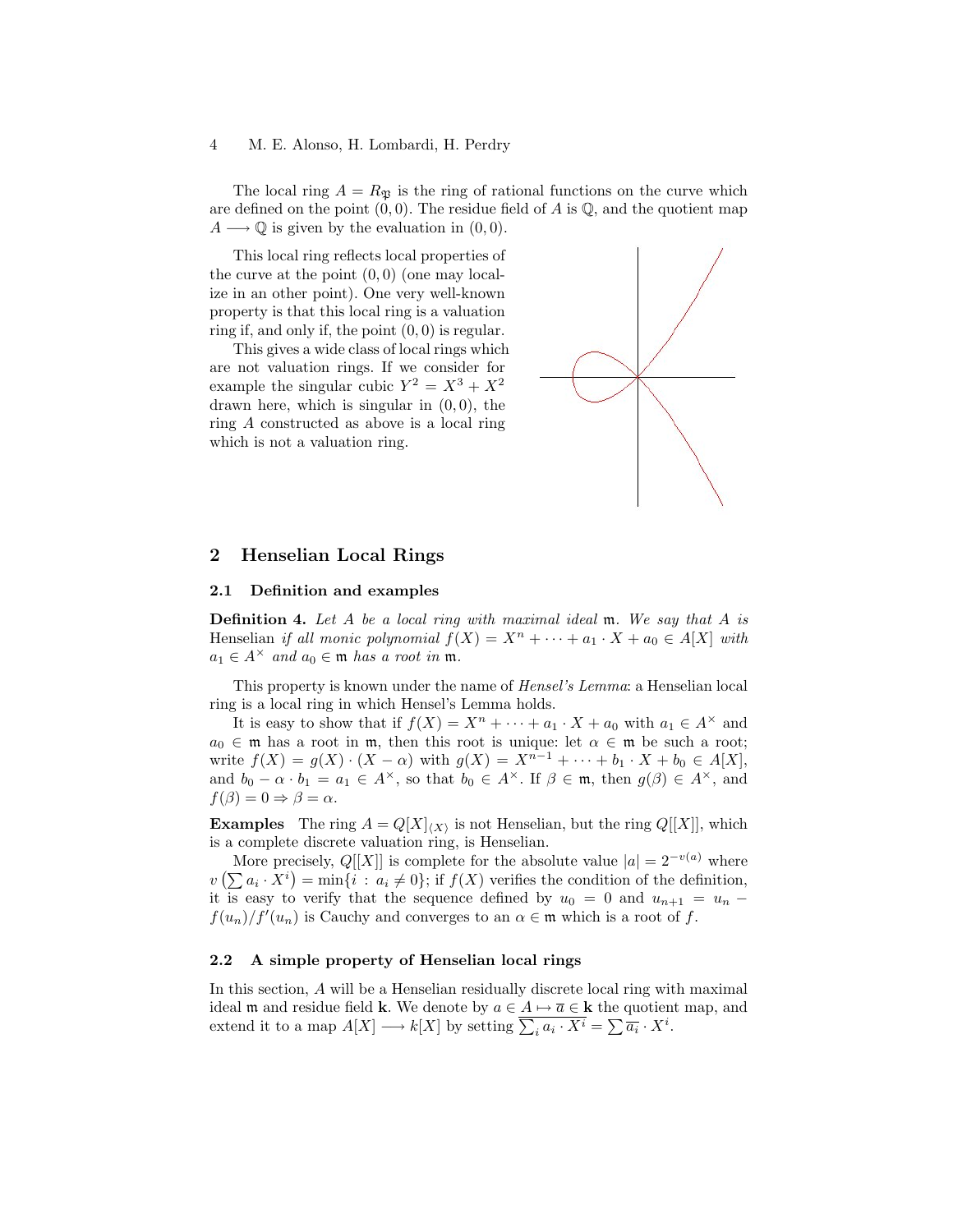.

We are going to show that a polynomial  $f(X) = a_n \cdot X^n + \cdots + a_1 \cdot X + a_0$ with  $a_1 \in A^{\times}$  and  $a_0 \in \mathfrak{m}$  has a (unique) root in  $\mathfrak{m}$ : in the definition 4, one may drop the hypothesis "f is monic". It seems clear that this kind of result should be the consequence of some variable change; and it is indeed the case — but it seems that this variable change is absent from the classical literature, where this result is derived from a general result of structure of étale algebras on a Henselian local ring.

Here is the the change of variable we propose. The proof is elementary, nevertheless it is a bit tedious.

**Lemma 2.** Let  $f(X) = a_n \cdot X_n + \cdots + a_1 \cdot X + a_0$ , with  $a_1 \in A^{\times}$  and  $a_0 \in \mathfrak{m}$ . There exists a monic polynomial  $g(X) \in A[X]$ ,  $g(X) = X^n + \cdots + b_1 \cdot X + b_0$ , with  $b_1 \in A^{\times}$  and  $b_0 \in \mathfrak{m}$ , such that the following equality holds in  $A(X)$ :

$$
-a_0 \cdot g(X) = (X+1)^n \cdot f\left(\frac{-a_0 \cdot a_1^{-1}}{X+1}\right)
$$

*Proof.* Let  $h(X) = (X+1)^n \cdot f\left(\frac{-a_0 \cdot a_1^{-1}}{X+1}\right) \in A(X)$ . It is easy to check that  $h(X)$ is in fact a polynomial of degree n. We write  $h(X) = c_n \cdot X^n + \cdots + c_1 \cdot X + c_0$ .

We have

$$
c_{n-k} = a_0 \cdot \left( {n \choose k} + \sum_{j=1}^k (-1)^j \cdot a_j \cdot a_0^{j-1} \cdot a_1^{-j} \cdot {n \choose j} \right) = a_0 \cdot b_{n-k},
$$

where  $b_{n-k}$  is in A. Of course we let  $g(X) = \sum_i b_i \cdot X^i$ , and the desired equality is verified.

Now it is easy to check that  $c_n = a_0$ , so that  $b_n = 1$ . We have  $c_0 = h(0)$ , hence

$$
c_0 = f\left(-\frac{a_0}{a_1}\right) = a_0^2 \cdot \left(a_n \cdot \left(\frac{a_0}{a_1}\right)^{n-2} + a_{n-1} \cdot \left(\frac{a_0}{a_1}\right)^{n-3} + \dots + a_2\right) = a_0^2 \cdot u,
$$

with  $u \in A$ , so that  $b_0 = a_0 \cdot u \in \mathfrak{m}$ .

Writing

$$
h'(x) = n \cdot (X+1)^{n-1} f\left(\frac{-a_0 \cdot a_1^{-1}}{X+1}\right) + a_0 \cdot a_1^{-1} \cdot (X+1)^{n-2} f'\left(\frac{-a_0 \cdot a_1^{-1}}{X+1}\right),
$$

we get  $c_1 = h'(0) = n \cdot a_0^2 \cdot u + a_0 \cdot a_1^{-1} \cdot f'(a_0 \cdot a_1^{-1})$ . We have  $f'(a_0 \cdot a_1^{-1}) - a_1 \in \mathfrak{m}$ , so that  $b_1 = n \cdot a_0 \cdot u + (1 + \mu)$  with  $\mu \in \mathfrak{m}$ , and  $b_1 \in A^{\times}$ .

It is now easy to conclude.

**Proposition 1 (Hensel's Lemma II).** Let  $f(X) = a_n \cdot X_n + \cdots + a_1 \cdot X + a_0$ , with  $a_1 \in A^{\times}$  and  $a_0 \in \mathfrak{m}$ . Then f has a (unique) root in  $\mathfrak{m}$ .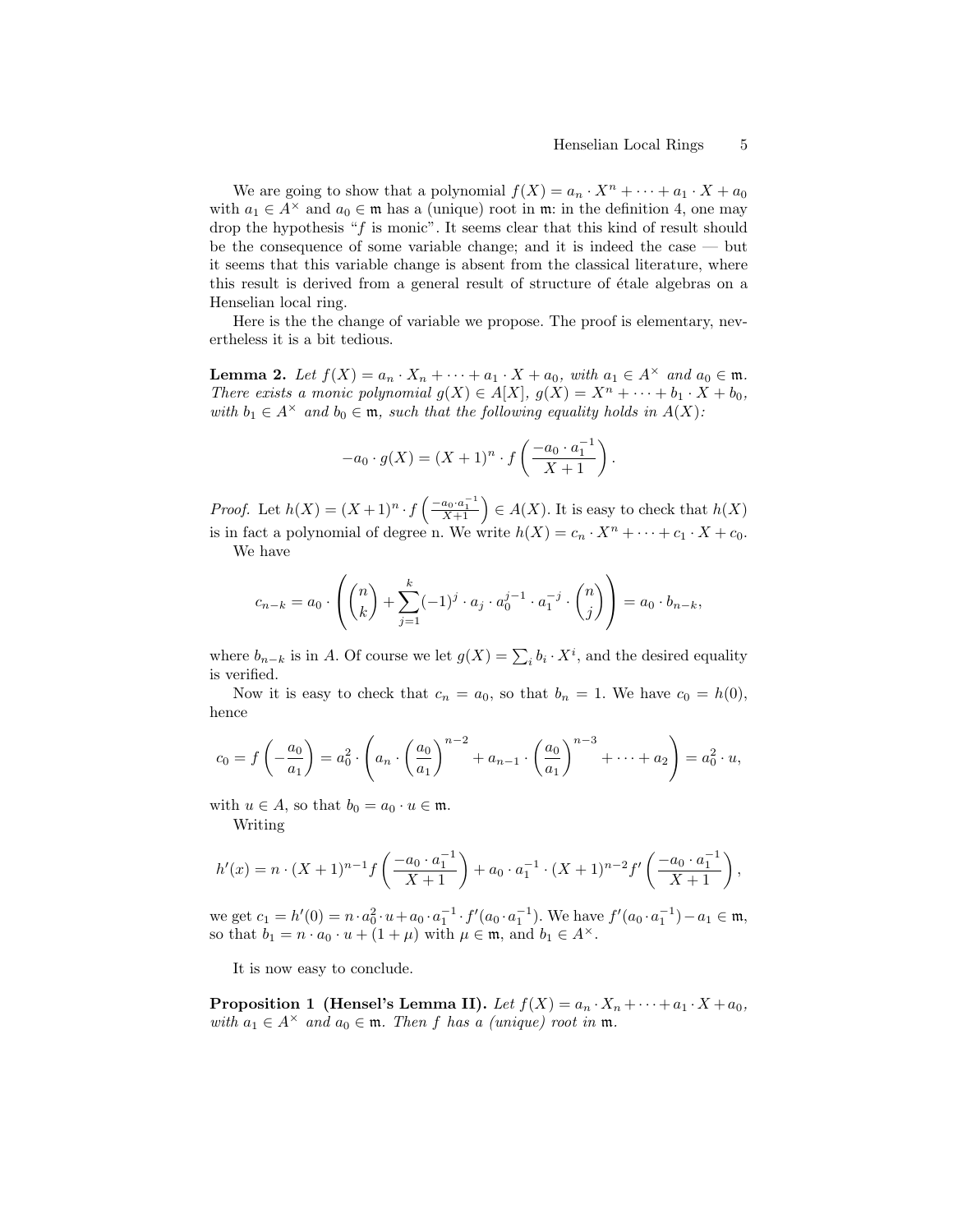*Proof.* Let  $g(X)$  be the polynomial associated to f by the previous lemma, and  $\alpha \in \mathfrak{m}$  its root. Then  $(1 + \alpha) \in A^{\times}$ ; we put  $\beta = \frac{-a_0 \cdot a_1^{-1}}{\alpha + 1}$ , and we have  $-a_0 \cdot g(\alpha) = (\alpha + 1)^n \cdot f(\beta)$ , so that  $f(\beta) = 0$ .

And the proof of the following proposition is very easy; it is left to the reader.

**Proposition 2.** Let  $f(X) = a_n \cdot X_n + \cdots + a_0 \in A[X]$  such that  $\overline{f}(X) \in k[X]$ has a simple root  $a \in \mathbf{k}$ . Then there exists a (unique) root  $\alpha \in A$  of f, such that  $\overline{\alpha} = a.$ 

## 3 Henselization of a local ring

#### 3.1 The Henselization; some examples

Remember the example of the non-Henselian ring  $A = Q[X]_{\langle X\rangle}$  embedded in the Henselian local ring  $Q[[X]]$ ; let B be the ring of elements of  $Q[[X]]$  which are root of a polynomial with coefficients in A.

It can be checked that  $B$  is a Henselian local ring, and moreover that if  $C$  is a Henselian local ring and  $\phi: A \longrightarrow C$  is a morphism of local rings (ie, it sends the maximal ideal of A in the maximal ideal of  $C$ ), then there exists a unique morphism of local rings  $\phi : B \longrightarrow C$  such that the following diagram commutes:

$$
\begin{array}{ccc}\nA & \xrightarrow{\phi} & C \\
\downarrow & \nearrow & \\
B\n\end{array}
$$

In other words,  $\phi$ , which is defined on A, can be extended to the whole ring B. We say that B is a Henselization of A.

More generally, this property defines the Henselization of any local ring  $A$ ; a consequence is that the Henselization of A is unique up to unique isomorphism.

An other example Now turn to our example from algebraic geometry: let R be the ring  $Q[X, Y]/\langle X^3 + X^2 - Y^2 \rangle = Q[x, y]$  (x and y are the class of X and Y modulo  $X^3 + X^2 - Y^2$  and  $A = R_{\langle x,y \rangle}$  be its localization in (0,0). It is a local ring which is not a valuation ring (this reflects the fact that  $(0, 0)$  is a singular point of the cubic).

The Henselization reflects other properties of the curve in  $(0, 0)$ . Locally, this curve looks like the cross of two lines; nevertheless A is not isomorphic to  $B = (Q[U, V]/\langle UV \rangle)_{\langle u, v \rangle}$ , the local ring of the curve  $UV = 0$  in  $(0, 0)$ . But we have a good surprise: its Henselization  $A<sup>h</sup>$  its isomorphic to  $B<sup>h</sup>$  (which can be seen as a subring of  $Q[[u, v]]$ , similarly to what happens in the previous example). The Henselization "separates" the two branches. We are going to sketch the construction of homomorphism between these two rings.

Let  $\alpha \in \mathfrak{m}_{A^h} \subset A^h$  be the root of  $T^2 + 2 \cdot T - x$ , whose existence is predicted by Hensel's Lemma. Hence  $1 + \alpha$  is a unit, and  $(1 + \alpha)^2 = 1 + x$ .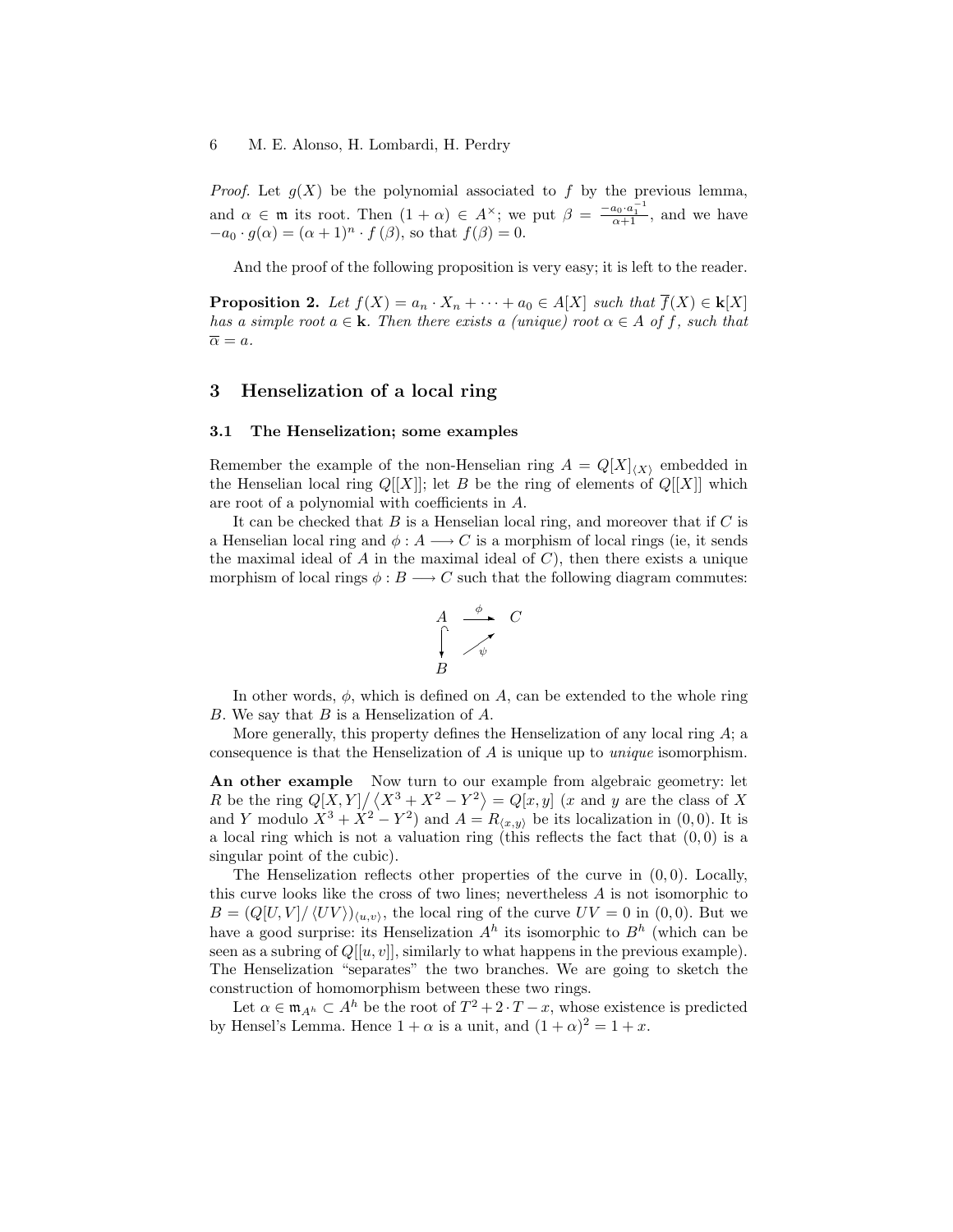Let  $\phi_0: B \longrightarrow A^h$  the morphism defined by

$$
\begin{array}{rcl}\n\phi_0: & B \longrightarrow A^h \\
u & \longmapsto y + x \cdot (1 + \alpha) \\
v & \longmapsto y - x \cdot (1 + \alpha)\n\end{array}
$$

One can check that  $\phi_0$  is a well defined morphism of local rings; note in particular that  $\phi_0(u) \cdot \phi_0(v) = y^2 - x^2(1+x) = 0 = \phi_0(uv)$ , which is a key point. Now  $\phi_0$ can be extended to a morphism  $\phi : B^h \longrightarrow A^h$ .

We are going to define the inverse morphism. Let  $\beta \in \mathfrak{m}_{Bh}$  the root of  $(u-v) \cdot T^3 + (3 \cdot (u-v) + 2) \cdot T^2 + (3 \cdot (u-v) + 4) \cdot T + (u-v)$  whose existence is predicted by Hensel's Lemma (the non-monic case); we define  $\psi_0 : A \longrightarrow B^h$  by

$$
\psi_0: \quad A \longrightarrow B^h
$$
  
\n
$$
x \longmapsto (u-v) \cdot (1+\beta)/2
$$
  
\n
$$
y \longmapsto (u+v)/2
$$

Note again that  $\psi_0(x)^3 + \psi_0(x)^2 = \psi_0(y)^2$ , which is an important point to show that the application is well defined (this time the verification is a bit longer, but using a lot  $uv = 0$  this can be done in a pretty reasonable time) (of course the equation defining  $\beta$  was build from  $\left[\frac{1}{2}(u-v)\cdot(1+T)\right]^3$  +  $\left[\frac{1}{2}(u-v)\cdot(1+T)\right]^2 = \frac{1}{4}(u^2+v^2)).$ 

Now  $\psi_0$  can be extended to a morphism  $\psi : A^h \longrightarrow B^h$ . Checking that  $\psi$ and  $\phi$  are inverse of each other is again a tedious but easy computation.

#### 3.2 Construction of the Henselization

In this section, A is again a residually discrete local ring with maximal ideal  $m$ . We give only a sketch of the construction.

**Definition 5.** Let  $f(X) = X^n + \cdots + a_1 \cdot X + a_0 \in A[X]$  a monic polynomial with  $a_1 \in A^{\times}$  and  $a_0 \in \mathfrak{m}$ . Then we denote by  $A_f$  the ring defined as follows: if  $B = A[x] = A[X]/\langle f(X) \rangle$  (where x is the class of X in the quotient ring), let  $S \subseteq B$  be the multiplicative part of B defined by

$$
S = \{ g(x) \in B \, : \, g(X) \in A[X], \, g(0) \in A^{\times} \};
$$

then  $A_f$  is B localized in S, that is  $A_f = S^{-1} \cdot B$ .

We fix a polynomial  $f(X) \in A[X]$  such as in the above definition.

**Lemma 3.** The canonical map  $A \longrightarrow A_f$  is an injection. The ring  $A_f$  is a residually discrete local ring. Its maximal ideal is  $\mathfrak{m} \cdot A_f$ .

Proof. See [1].

As a consequence, we can identify A with its image in  $A_f$ , and write  $A \subseteq A_f$ . The elements of  $A_f$  can be written formally as fractions  $r(x)/s(x)$  with  $r, s \in$  $A[X]$  and  $s(0) \in A^{\times}$ .